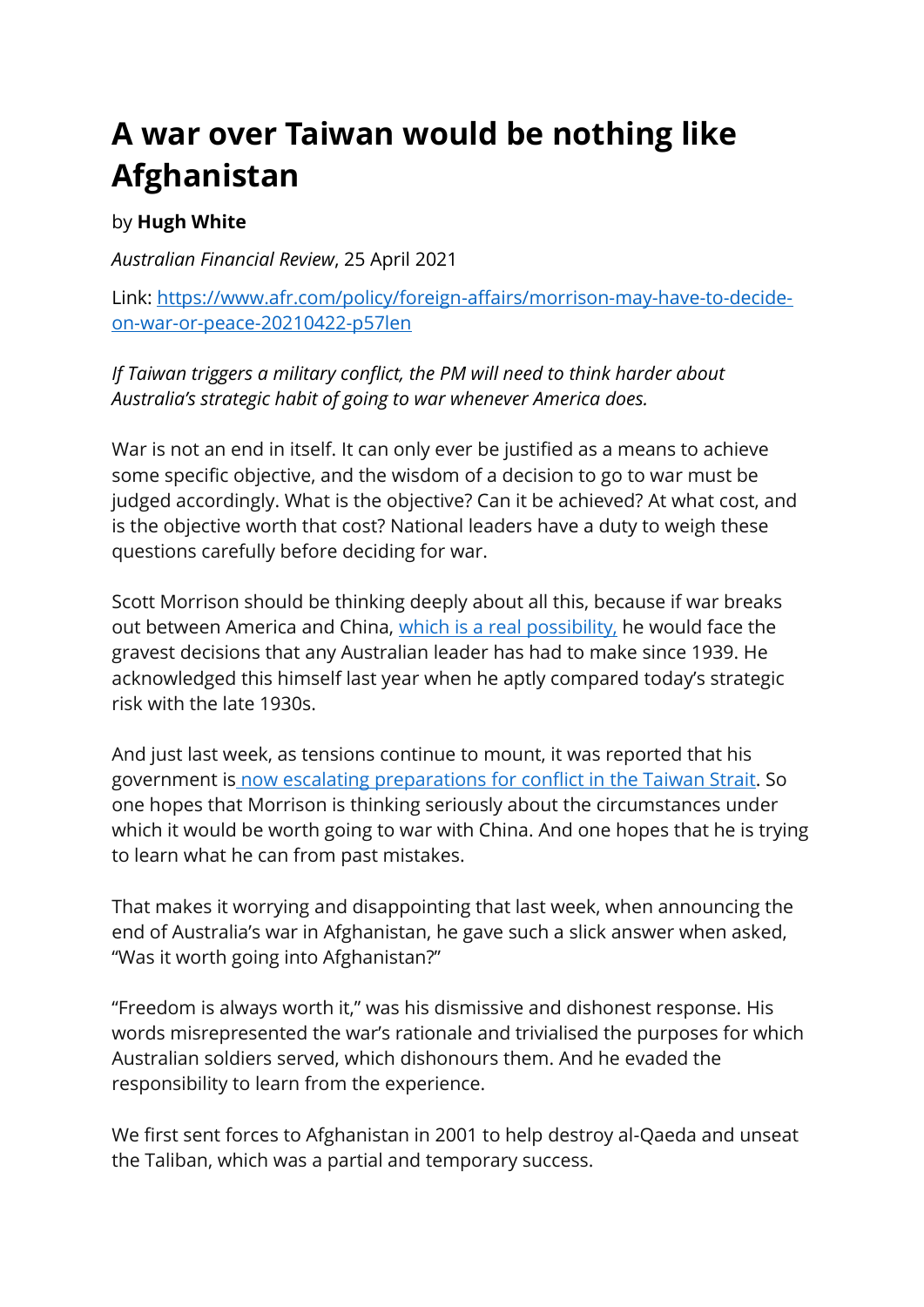John Howard then pulled our forces out quickly, dismissing any idea of trying to fix Afghanistan's many ills. Then in 2005 he sent them back to do exactly that. His Labor successors doubled down on the commitment, increasing its size, scope and risks, which is when the casualties began to mount.

But the mission was always doomed to fail. It was crystal clear at the start that there was no chance foreign military forces and aid agencies could pacify the country, let alone transform its politics and society, no matter how desirable that might be.

This was not the soldiers' fault. It was the fault of political leaders and their military and civilian advisers who, carried along by the stream of events, let wishful thinking swamp strategic judgment at huge cost to others. Those mistakes must be acknowledged, analysed and learned from, not smothered in slick sentimentality.

Meanwhile, the hardheads in Canberra tell a different story. They say that the real reason our soldiers went to Afghanistan was to support our alliance with America, and that succeeded. But did it?

## **Extremely dangerous bluff**

The habit of going to war whenever America does is deeply ingrained in the strategic mindset of our political leaders and their advisers. Often in the past that has made good sense, but not always. America sometimes makes terrible mistakes, as it has done in Iraq and Afghanistan, which is bad for America, bad for Australia, and bad for the alliance.

Now America seems headed for another, far bigger, mistake. As tensions rise with China, America is ramping up its support for Taiwan, deliberately raising expectations that America will fight to defend it.

Some see that is prudent, hoping China will be deterred. But credibility is vital for effective deterrence, and America's threat is not credible, because it has no way of winning a war with China over Taiwan.

US conventional forces can no longer overwhelm China's formidable navy and air force. And America shows no willingness to fight a nuclear war over Taiwan, whereas China probably would.